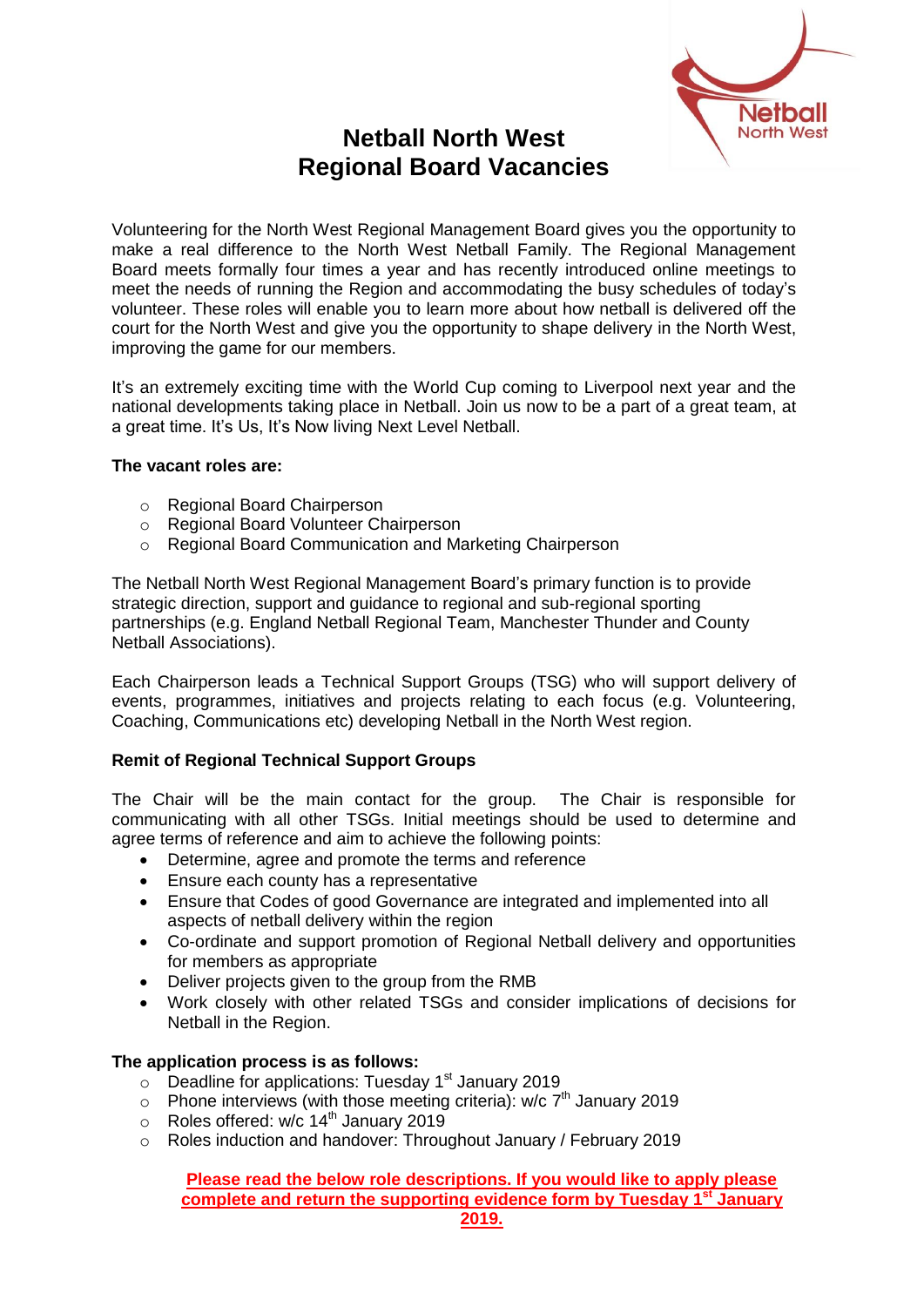## **Vacant Role and Responsibilities of Regional Management Board (RMB)**

| <b>ROLE</b>                       | To represent the North West Regional Management Board and to lead the Board in driving                                                                                                                                                                                                                                                                                                                                                                                                                                                                                                                                                                                                                                                                                                                                                                                                                                                                                                                                                                                                                                                                                                                                                                                                                                                                                                                                                                                                                                                                                                                                    |
|-----------------------------------|---------------------------------------------------------------------------------------------------------------------------------------------------------------------------------------------------------------------------------------------------------------------------------------------------------------------------------------------------------------------------------------------------------------------------------------------------------------------------------------------------------------------------------------------------------------------------------------------------------------------------------------------------------------------------------------------------------------------------------------------------------------------------------------------------------------------------------------------------------------------------------------------------------------------------------------------------------------------------------------------------------------------------------------------------------------------------------------------------------------------------------------------------------------------------------------------------------------------------------------------------------------------------------------------------------------------------------------------------------------------------------------------------------------------------------------------------------------------------------------------------------------------------------------------------------------------------------------------------------------------------|
| <b>SUMMARY:</b>                   | its vision, objectives and plan forward.                                                                                                                                                                                                                                                                                                                                                                                                                                                                                                                                                                                                                                                                                                                                                                                                                                                                                                                                                                                                                                                                                                                                                                                                                                                                                                                                                                                                                                                                                                                                                                                  |
| <b>ESTIMATED</b><br><b>HOURS:</b> | Up to 2 hours per week plus regional and national meetings                                                                                                                                                                                                                                                                                                                                                                                                                                                                                                                                                                                                                                                                                                                                                                                                                                                                                                                                                                                                                                                                                                                                                                                                                                                                                                                                                                                                                                                                                                                                                                |
| <b>KEY TASKS:</b>                 | Chair the Regional Management Board (RMB) meetings and general meetings<br>$\blacksquare$<br>Facilitate the production and monitoring of a regional plan in conjunction with the<br>Regional Manager to suitable timescales<br>Work closely with England Netball staff, members and local partners to ensure that<br>regional priorities reflect local need and link effectively with national strategies<br>Coordinate the work of the RMB to deliver the Regional Plan<br>٠<br>Support the RMB to provide a strategic lead for netball in the Region, setting policies<br>as appropriate<br>Oversee the work of the Technical Support Groups and attend meetings as and<br>when necessary<br>Meet with the Regional Manager and Vice Chair to discuss operational issues, and<br>٠<br>provide support and guidance as appropriate<br>Instigate and build partnerships with a range of individuals and agencies as deemed<br>appropriate for the benefit of netball in the region<br>Attend regional events as and when necessary<br>٠<br>Represent the Region on the England Netball Regional Chairs Forum and any other<br>٠<br>national committees as required<br>Communicate effectively with County Chairs and provide support and guidance as<br>and when appropriate<br>Prepare the Annual Report for submission to England Netball and set an annual<br>$\blacksquare$<br>account of RMB Meetings<br>Ensure the RMB meets it's agreed minimum operating standards<br>Be responsible for the conduct of the RMB in managing the affairs of the Region<br>Be an advocate for netball and of the regional plan<br>٠ |

### **ROLE TITLE: Regional Chairperson**

## **PERSON SPECIFICATION**

|                   | <b>ESSENTIAL</b>                                                                                                                                                                                                                                                                                                          | <b>DESIRABLE</b>                                                                                       |
|-------------------|---------------------------------------------------------------------------------------------------------------------------------------------------------------------------------------------------------------------------------------------------------------------------------------------------------------------------|--------------------------------------------------------------------------------------------------------|
| <b>SKILLS</b>     | Strong interpersonal skills<br>Strong communication skills<br>Excellent organisational and planning skills<br>Strong leadership and delegation skills<br>Team leadership skills<br>Good political and influencing skills                                                                                                  | Good presentation skills                                                                               |
|                   | <b>Excellent facilitation skills</b>                                                                                                                                                                                                                                                                                      |                                                                                                        |
| <b>ABILITIES</b>  | Ability to remain calm under pressure<br>Ability to deal with conflict<br>Ability to appropriately manage confidential<br>information<br>Ability to manage a group of volunteers from a<br>variety of backgrounds<br>Ability to build and maintain effective networks<br>Ability to build and maintain effective networks | Ability to minute meetings                                                                             |
| <b>EXPERIENCE</b> | Proven organisational and management ability<br>$\bullet$<br>Practical experience of the use of Microsoft<br>Office (word essential)                                                                                                                                                                                      | A background in business<br>management<br>Experience of developing and<br>implementing strategic plans |
| <b>KNOWLEDGE</b>  | Knowledge of the sporting landscape<br>$\bullet$<br>Knowledge of current sporting initiatives<br>٠                                                                                                                                                                                                                        |                                                                                                        |
| <b>ATTRIBUTES</b> | Gives attention to detail<br>$\bullet$                                                                                                                                                                                                                                                                                    |                                                                                                        |
|                   | Passion for developing sport<br>$\bullet$                                                                                                                                                                                                                                                                                 |                                                                                                        |
| <b>OTHER</b>      | Access to the internet and email<br>$\bullet$                                                                                                                                                                                                                                                                             |                                                                                                        |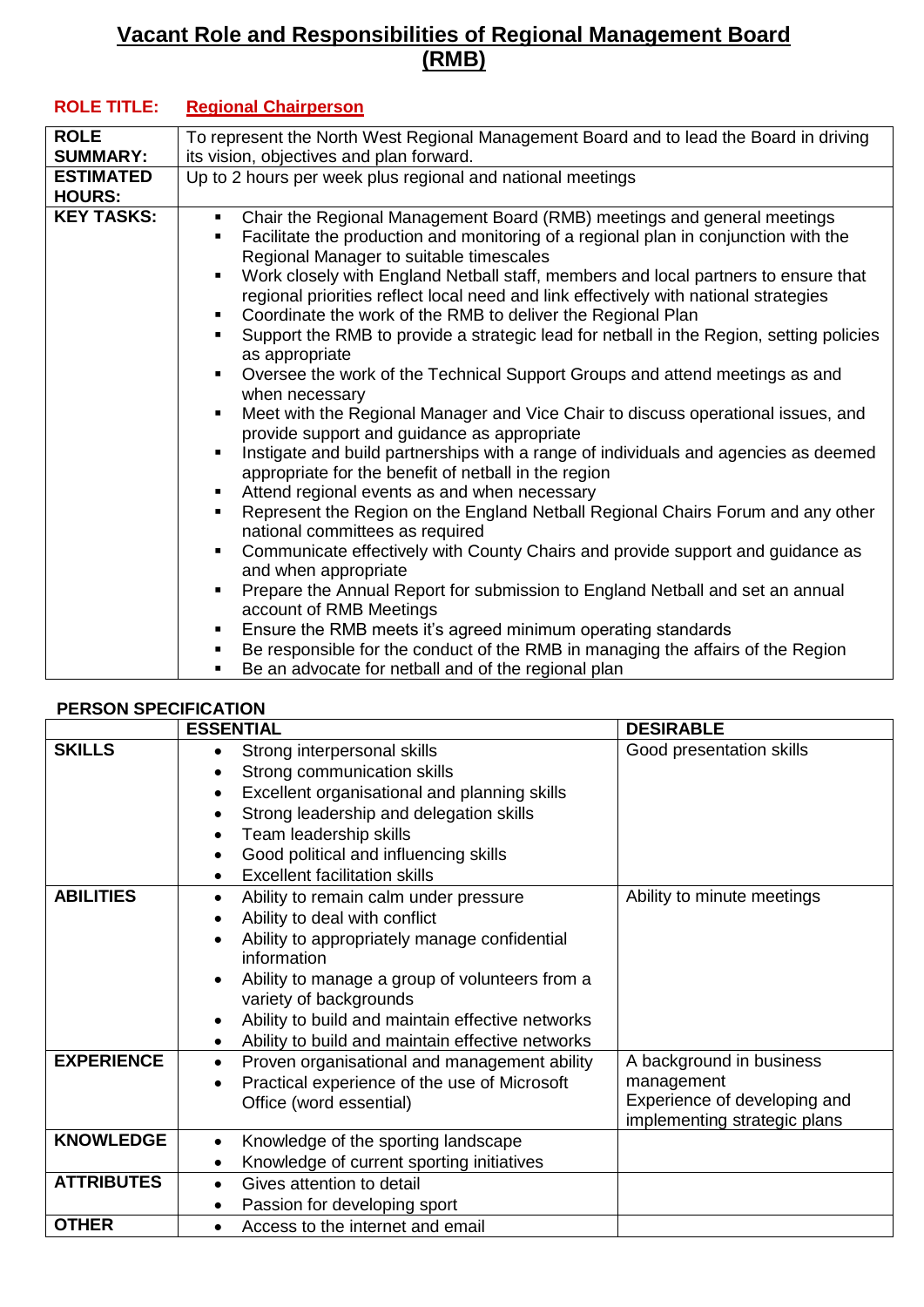## **ROLE TITLE: Regional Volunteer Chairperson \*NEW ROLE\***

| <b>ROLE</b>       | To be a member of the Regional Management Board, as the lead for Volunteering,                                                                                                                                                                                                                                                                                                                                                                                                                                                                                                                                                                                                                                                                                                                                                                                                                                                                                                                                                                                                                                                                                                                    |
|-------------------|---------------------------------------------------------------------------------------------------------------------------------------------------------------------------------------------------------------------------------------------------------------------------------------------------------------------------------------------------------------------------------------------------------------------------------------------------------------------------------------------------------------------------------------------------------------------------------------------------------------------------------------------------------------------------------------------------------------------------------------------------------------------------------------------------------------------------------------------------------------------------------------------------------------------------------------------------------------------------------------------------------------------------------------------------------------------------------------------------------------------------------------------------------------------------------------------------|
| <b>SUMMARY:</b>   | supporting and delivering the strategic vision for this area in the North West region.                                                                                                                                                                                                                                                                                                                                                                                                                                                                                                                                                                                                                                                                                                                                                                                                                                                                                                                                                                                                                                                                                                            |
| <b>ESTIMATED</b>  | Up to 2 hours per week plus regional and national meetings, this will vary based on the                                                                                                                                                                                                                                                                                                                                                                                                                                                                                                                                                                                                                                                                                                                                                                                                                                                                                                                                                                                                                                                                                                           |
| <b>HOURS:</b>     | volunteering projects you are focusing on.                                                                                                                                                                                                                                                                                                                                                                                                                                                                                                                                                                                                                                                                                                                                                                                                                                                                                                                                                                                                                                                                                                                                                        |
| <b>KEY TASKS:</b> | Be a full voting member of the Regional Management Board and in carrying out duties<br>٠<br>be at all times responsible to the Regional Management Board<br>Work together with the RMB to produce and deliver the regional plan and England<br>Netball vision specifically focussing on the recruitment, retention and succession<br>planning of volunteers<br>Lead support for the RMB and counties to:<br>$\blacksquare$<br>• Monitor and deliver volunteer section of regional plan<br>• Liaise with RMB TSG leads and County Chairs on priority areas for volunteer<br>recruitment<br>• Provide support and guidance to RMB regarding volunteers in relation to legislation<br>and development<br>Report on actions and progress of the North West in relation to volunteer recruitment<br>and development<br>Support the promotion of volunteer recruitment for counties and TSG groups<br>Respond to any queries in relation to volunteering with the NW<br>Work with the Communications TSG to promote volunteers and volunteer opportunities<br>across region.<br>Represent the North West region on EN national volunteer groups.<br>Be an advocate for nethall and of the regional plan |

#### $\blacksquare$   $\blacksquare$  Be an advocate for netball and of the regional plan

## **PERSON SPECIFICATION**

|                   | <b>ESSENTIAL</b>                                                                      | <b>DESIRABLE</b>                       |
|-------------------|---------------------------------------------------------------------------------------|----------------------------------------|
| <b>SKILLS</b>     | Strong interpersonal skills<br>$\bullet$                                              | <b>Excellent IT skills</b>             |
|                   | Strong communication skills                                                           |                                        |
|                   | Excellent organisational and planning skills<br>$\bullet$                             |                                        |
|                   | Strong leadership and delegation skills<br>$\bullet$                                  |                                        |
|                   | Team leadership skills<br>$\bullet$                                                   |                                        |
|                   | Good political and influencing skills<br>$\bullet$                                    |                                        |
| <b>ABILITIES</b>  | Ability to remain calm under pressure<br>$\bullet$                                    |                                        |
|                   | Ability to deal with conflict                                                         |                                        |
|                   | Ability to manage a group of volunteers from a<br>$\bullet$<br>variety of backgrounds |                                        |
|                   | Ability to build and maintain effective networks<br>$\bullet$                         |                                        |
|                   | Ability to be flexible and enthusiastic in order to                                   |                                        |
|                   | support volunteers                                                                    |                                        |
| <b>EXPERIENCE</b> | Experience of developing and implementing<br>$\bullet$                                | Experience of developing<br>volunteers |
|                   | volunteer development strategy and plans                                              | Producing and managing a               |
|                   | Proven organisational and management ability<br>$\bullet$                             | budget                                 |
|                   | Practical experience of the use of Microsoft<br>$\bullet$<br>Office (word essential)  | A background in volunteering           |
|                   |                                                                                       | would be advantageous                  |
| <b>KNOWLEDGE</b>  | Knowledge and understanding of the volunteer<br>$\bullet$                             | Understand the breadth of              |
|                   | development and governance around                                                     | volunteers roles involved in           |
|                   | volunteering                                                                          | developing netball                     |
|                   |                                                                                       | Knowledge of the sporting              |
|                   |                                                                                       | landscape                              |
|                   |                                                                                       | Knowledge of current sport             |
|                   |                                                                                       | volunteering initiatives and           |
|                   |                                                                                       | relevant organisations                 |
| <b>ATTRIBUTES</b> | Gives attention to detail<br>$\bullet$                                                |                                        |
|                   | Passion for developing sport                                                          |                                        |
|                   | Access to the internet and email                                                      |                                        |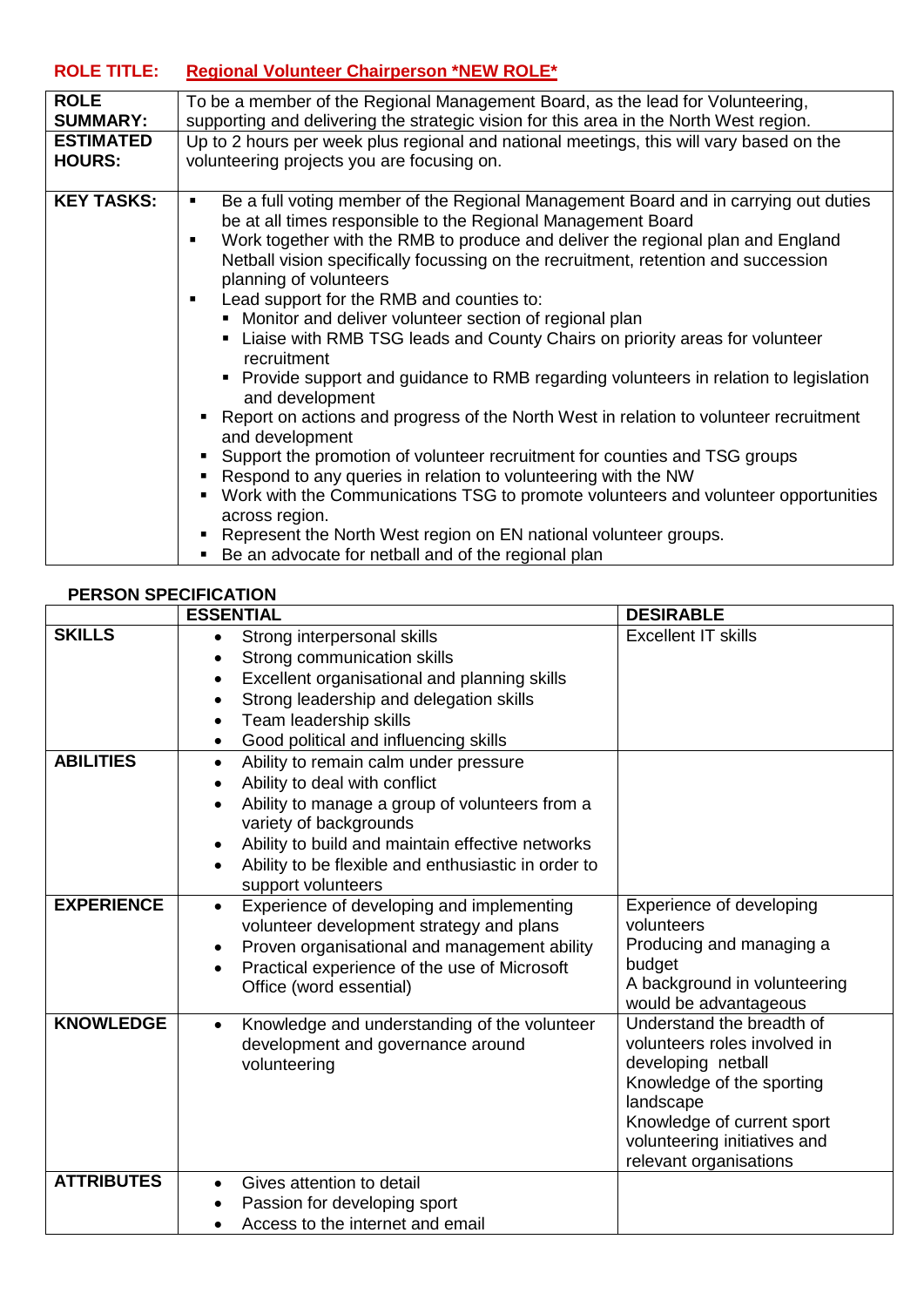# **ROLE TITLE: Regional Communication and Marketing Chairperson**

| <b>ROLE</b>       | To be a member of the Regional Management Board, as the lead for communication and                    |  |
|-------------------|-------------------------------------------------------------------------------------------------------|--|
| <b>SUMMARY:</b>   | marketing, supporting and delivering the strategic vision for this area in the North West             |  |
|                   | region.                                                                                               |  |
| <b>ESTIMATED</b>  | Up to 2 hours per week plus regional and national meetings.                                           |  |
| <b>HOURS:</b>     |                                                                                                       |  |
| <b>KEY TASKS:</b> | Be a full voting member of the Regional Management Board and in carrying out duties<br>$\blacksquare$ |  |
|                   | be at all times responsible to the Regional Management Board;                                         |  |
|                   | Work together with the RMB to produce and deliver the regional plan and England<br>$\blacksquare$     |  |
|                   | Netball vision                                                                                        |  |
|                   | Lead the Communication and Marketing Technical Support Group (TSG) to ensure the                      |  |
|                   | group:                                                                                                |  |
|                   | Monitor and deliver the communication and marketing section of the regional plan                      |  |
|                   |                                                                                                       |  |
|                   | Ensure that equity, ethics and safeguarding policies and good practice are applied                    |  |
|                   | across all communication and marketing activities and adhere to GDPR                                  |  |
|                   | Ensure that all marketing is appropriately and correctly branded as guided by                         |  |
|                   | <b>England Netball</b>                                                                                |  |
|                   | Oversee the maintenance of the regional website and any agreed regional social<br>$\blacksquare$      |  |
|                   | media tools                                                                                           |  |
|                   | Access opportunities for publicity across all forms of the media<br>٠                                 |  |
|                   | Promote activities, successes and achievements within the Region<br>٠                                 |  |
|                   | Work with identified groups and individuals to deliver regional Goalden Globes event,<br>٠            |  |
|                   |                                                                                                       |  |
|                   | to encourage applications and recognise nominees and winners                                          |  |
|                   | Liaise with other TSGs as required regarding communication and marketing related                      |  |
|                   | matters                                                                                               |  |
|                   | Be an advocate for netball and of the regional plan                                                   |  |

### **PERSON SPECIFICATION**

|                   | <b>ESSENTIAL</b>                                                 | <b>DESIRABLE</b>                                |
|-------------------|------------------------------------------------------------------|-------------------------------------------------|
| <b>SKILLS</b>     | Strong interpersonal skills<br>$\bullet$                         | Excellent organisational and                    |
|                   | Strong communication skills                                      | planning skills                                 |
|                   | <b>Excellent IT skills</b><br>$\bullet$                          | Strong leadership and delegation                |
|                   | Team leadership skills<br>٠                                      | skills                                          |
|                   | Good political and influencing skills                            |                                                 |
|                   | <b>Excellent facilitation skills</b><br>$\bullet$                |                                                 |
|                   | <b>Excellent presentation skills</b><br>٠                        |                                                 |
| <b>ABILITIES</b>  | Ability to manage a group of volunteers from a<br>$\bullet$      |                                                 |
|                   | variety of backgrounds                                           |                                                 |
|                   | Ability to build and maintain effective networks                 |                                                 |
|                   | Ability to be flexible and enthusiastic in order to<br>$\bullet$ |                                                 |
|                   | support the marketing and communication                          |                                                 |
|                   | needs of the region                                              |                                                 |
|                   | Ability to build and maintain effective networks<br>٠            |                                                 |
| <b>EXPERIENCE</b> | Experience of developing and implementing<br>$\bullet$           | Proven organisational and<br>management ability |
|                   | communications and marketing strategy and<br>operational plans   | Experience of utilising social                  |
|                   | Understanding and experience of planning,                        | media to share messages                         |
|                   | applying for and delivering fundraising and                      |                                                 |
|                   | sponsorship initiatives                                          |                                                 |
|                   | Practical experience of the use of Microsoft                     |                                                 |
|                   | Office (word essential)                                          |                                                 |
| <b>KNOWLEDGE</b>  | Knowledge and understanding of the area of<br>$\bullet$          | Knowledge of the sporting                       |
|                   | netball specific to the TSG                                      | landscape                                       |
|                   | Understand the role of Social Media in                           | Knowledge of current sporting                   |
|                   | promoting netball and sport for women                            | initiatives                                     |
|                   | Understand the role of equity and ethics in<br>$\bullet$         |                                                 |
|                   | relation to marketing and communication                          |                                                 |
| <b>ATTRIBUTES</b> | Gives attention to detail                                        |                                                 |
|                   | Passion for developing sport                                     |                                                 |
|                   | Access to the internet and email                                 |                                                 |